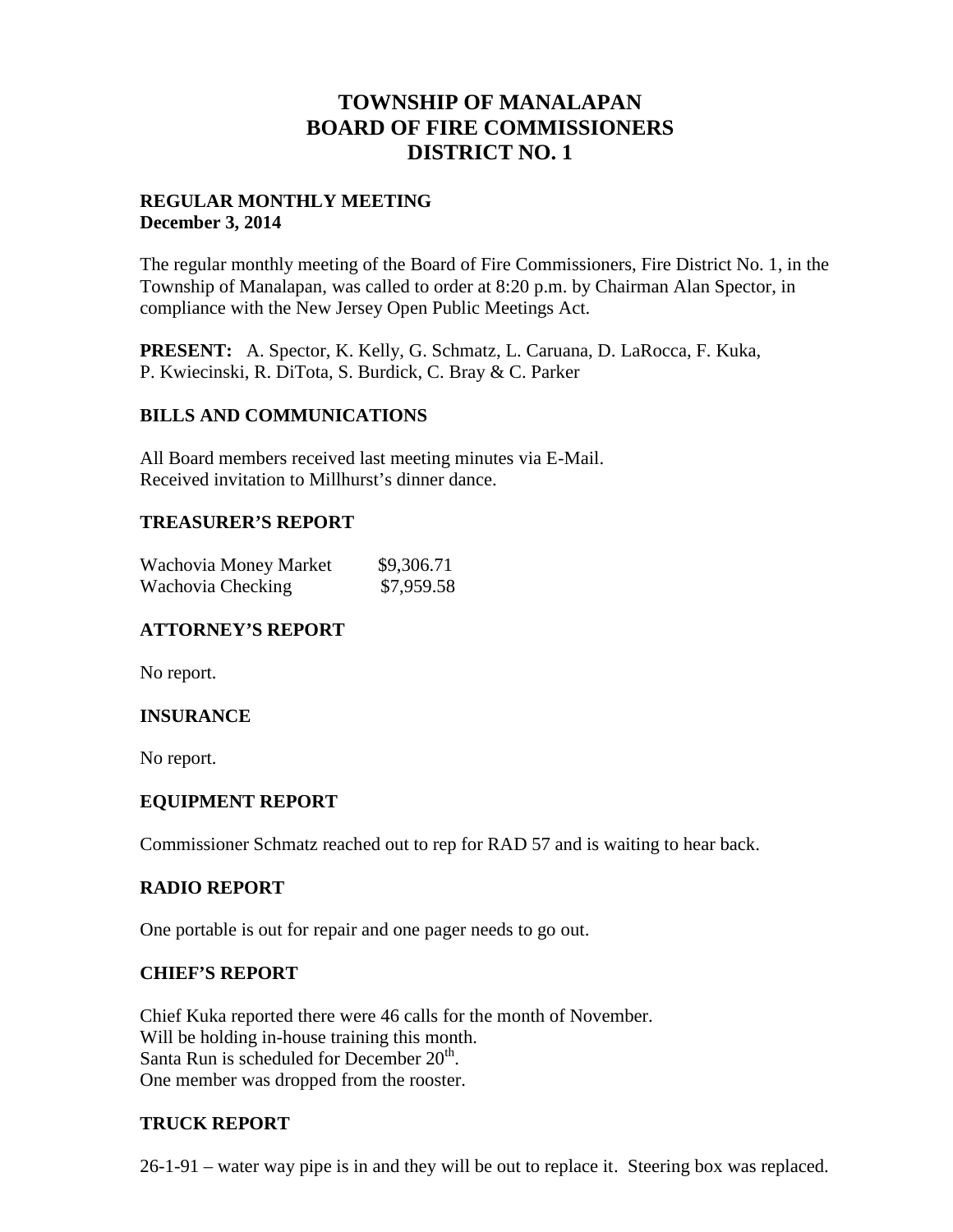26-1-77 – power unit is shot and is not re-buildable. Estimated cost is \$7,700 to repair. 26-1-88 – needs tires. Everything looks good regarding the ladder testing. Blower motor replaced on Paulie's truck. Hurst tools were serviced.

## **ASSOCIATION REPORT**

Ice machine in the rear building is not working; Krohns is coming out to look at it.

## **TRUSTEES' REPORT**

No report.

# **OLD BUSINESS**

See attached.

#### **NEW BUSINESS**

Commissioner Schmatz made a motion to pay all vouchers; this was seconded by Commissioner LaRocca. All voted aye.

A discussion was held regarding putting a question out to the public on next year's ballot for the replacement of a truck for 2016.

Commissioner Kelly made a motion not to exceed \$17,150 to Meco, Inc. to repair the Satellite parking lot; this was seconded by Commissioner LaRocca. All voted aye.

Commissioner Kelly made a motion not to exceed \$500 to purchase and install 2 remote starters in the Chief's vehicles; this was seconded by Commissioner LaRocca. All voted aye.

Commissioner Kelly made motions to transfer \$10 from Fire & Training to New Chief Vehicle, \$1,100 from Fire & Training to Bond Issue, and \$750 from Fire & Training to LOSAP; these were seconded by Commissioner Schmatz. All voted aye.

Meeting opened to the public at 9:23 P.M.

A motion was made by Commissioner Spector to adjourn; it was seconded by Commissioner Kelly and all voted aye.

Meeting adjourned at 9:25 P.M.

Respectfully submitted, Kenneth Kelly, Clerk